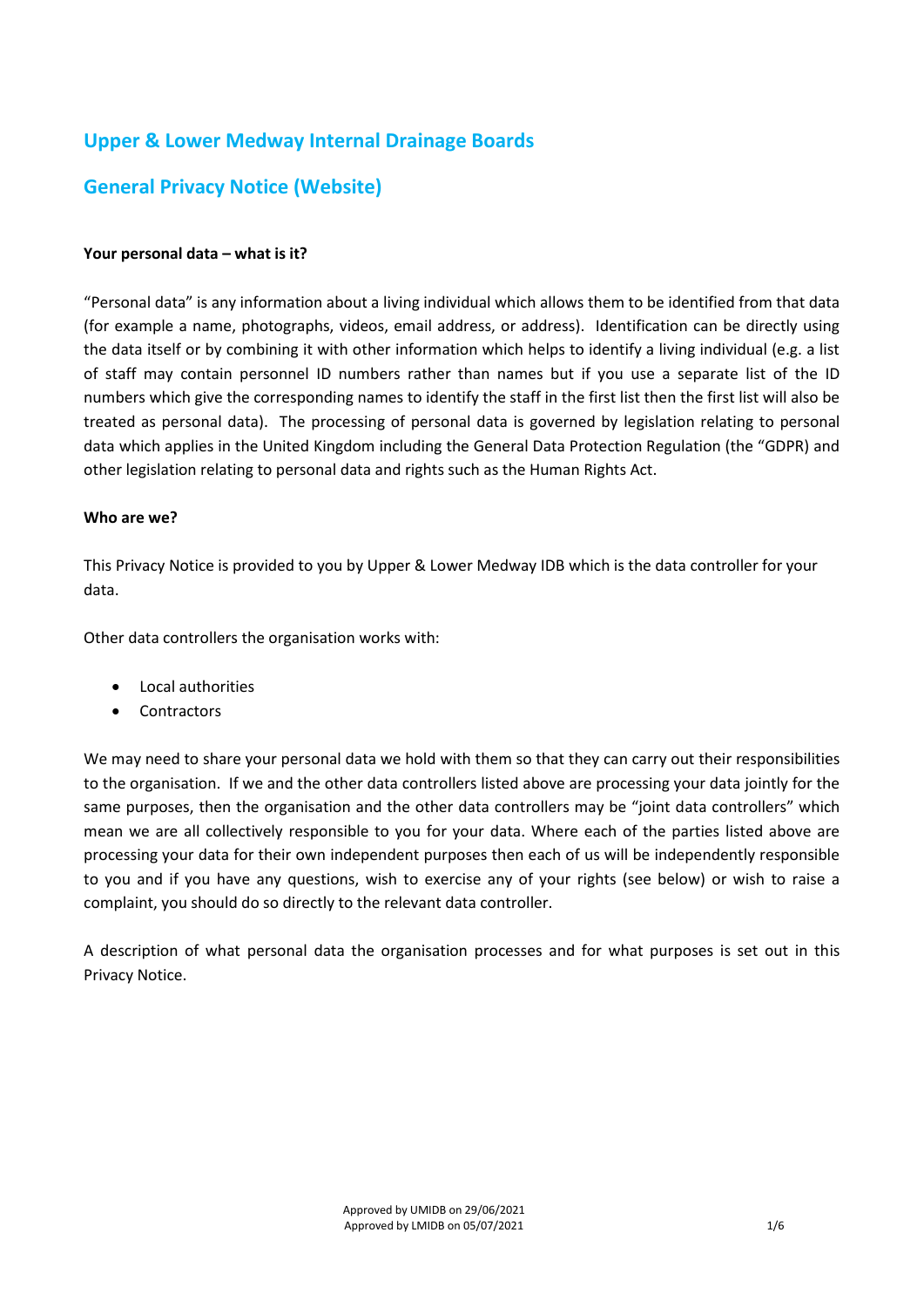**The organisation will process some or all of the following personal data where necessary to perform its tasks:**

- Names, titles, and aliases, photographs;
- Contact details such as telephone numbers, addresses, and email addresses;
- Where they are relevant to the services provided by an organisation, or where you provide them to us, we may process information such as gender, age, marital status, nationality, education/work history, academic/professional qualifications, hobbies, family composition, and dependants;
- The personal data we process may include sensitive or other special categories of personal data such as criminal convictions, racial or ethnic origin, mental and physical health, details of injuries, medication/treatment received, political beliefs, trade union affiliation, genetic data, biometric data, data concerning and sexual life or orientation.
- How we use sensitive personal data

#### **We may process sensitive personal data including, as appropriate:**

- information about your physical or mental health or condition in order to monitor sick leave and take decisions on your fitness for work;
- your racial or ethnic origin or religious or similar information in order to monitor compliance with equal opportunities legislation;
- in order to comply with legal requirements and obligations to third parties.
- These types of data are described in the GDPR as "Special categories of data" and require higher levels of protection. We need to have further justification for collecting, storing and using this type of personal data.
- We may process special categories of personal data in the following circumstances:
- In limited circumstances, with your explicit written consent.
- Where we need to carry out our legal obligations.
- Where it is needed in the public interest.
- Less commonly, we may process this type of personal data where it is needed in relation to legal claims or where it is needed to protect your interests (or someone else's interests) and you are not capable of giving your consent, or where you have already made the information public.

#### **Do we need your consent to process your sensitive personal data?**

In limited circumstances, we may approach you for your written consent to allow us to process certain sensitive personal data. If we do so, we will provide you with full details of the personal data that we would like and the reason we need it, so that you can carefully consider whether you wish to consent.

## **The organisation will comply with data protection law. This says that the personal data we hold about you must be:**

- Used lawfully, fairly and in a transparent way.
- Collected only for valid purposes that we have clearly explained to you and not used in any way that is incompatible with those purposes.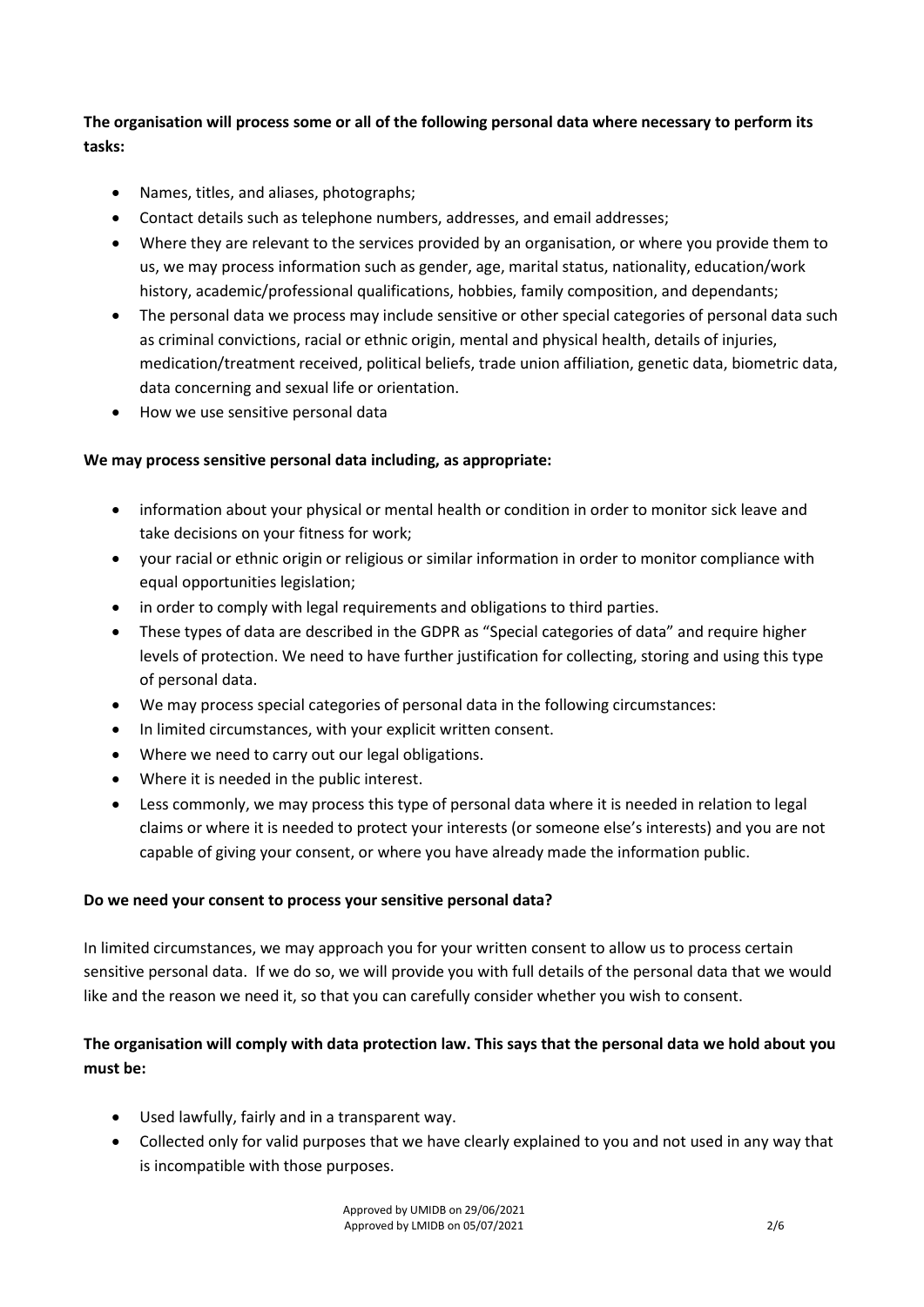- Relevant to the purposes we have told you about and limited only to those purposes.
- Accurate and kept up to date.
- Kept only as long as necessary for the purposes we have told you about.
- Kept and destroyed securely including ensuring that appropriate technical and security measures are in place to protect your personal data to protect personal data from loss, misuse, unauthorised access and disclosure.

#### **We use your personal data for some or all of the following purposes:**

- To deliver a service including to understand your needs to provide the services that you request and to understand what we can do for you and inform you of other relevant services;
- To confirm your identity to provide some services;
- To contact you by post, email, telephone or using social media
- To help us to build up a picture of how we are performing;
- To prevent and detect fraud and corruption in the use of public funds and where necessary for the law enforcement functions;
- To enable us to meet all legal and statutory obligations and powers including any delegated functions;
- To carry out comprehensive safeguarding procedures (including due diligence and complaints handling) in accordance with best safeguarding practice from time to time.
- To promote the interests of the organisation.
- To maintain our own accounts and records;
- To seek your views, opinions or comments;
- To notify you of changes to our facilities, services, events and staff and other role holders;
- To send you communications which you have requested and that may be of interest to you.
- To process relevant financial transactions including grants and payments for goods and services supplied to the organisation.
- To allow the statistical analysis of data so we can plan the provision of services.

Our processing may also include the use of CCTV systems for the prevention and prosecution of crime.

## **What is the legal basis for processing your personal data?**

The Upper & Lower Medway IDB has certain powers and obligations. Most of your personal data is processed for compliance with a legal obligation which includes the discharge of the organisation's statutory functions and powers. Sometimes when exercising these powers or duties it is necessary to process personal data of people using the organisation's services. We will always take into account your interests and rights. This Privacy Notice sets out your rights and the organisation's obligations to you.

We may process personal data if it is necessary for the performance of a contract with you, or to take steps to enter into a contract. An example of this would be processing your data in connection with the clearance of water courses.

Sometimes the use of your personal data requires your consent. We will first obtain your consent to that use.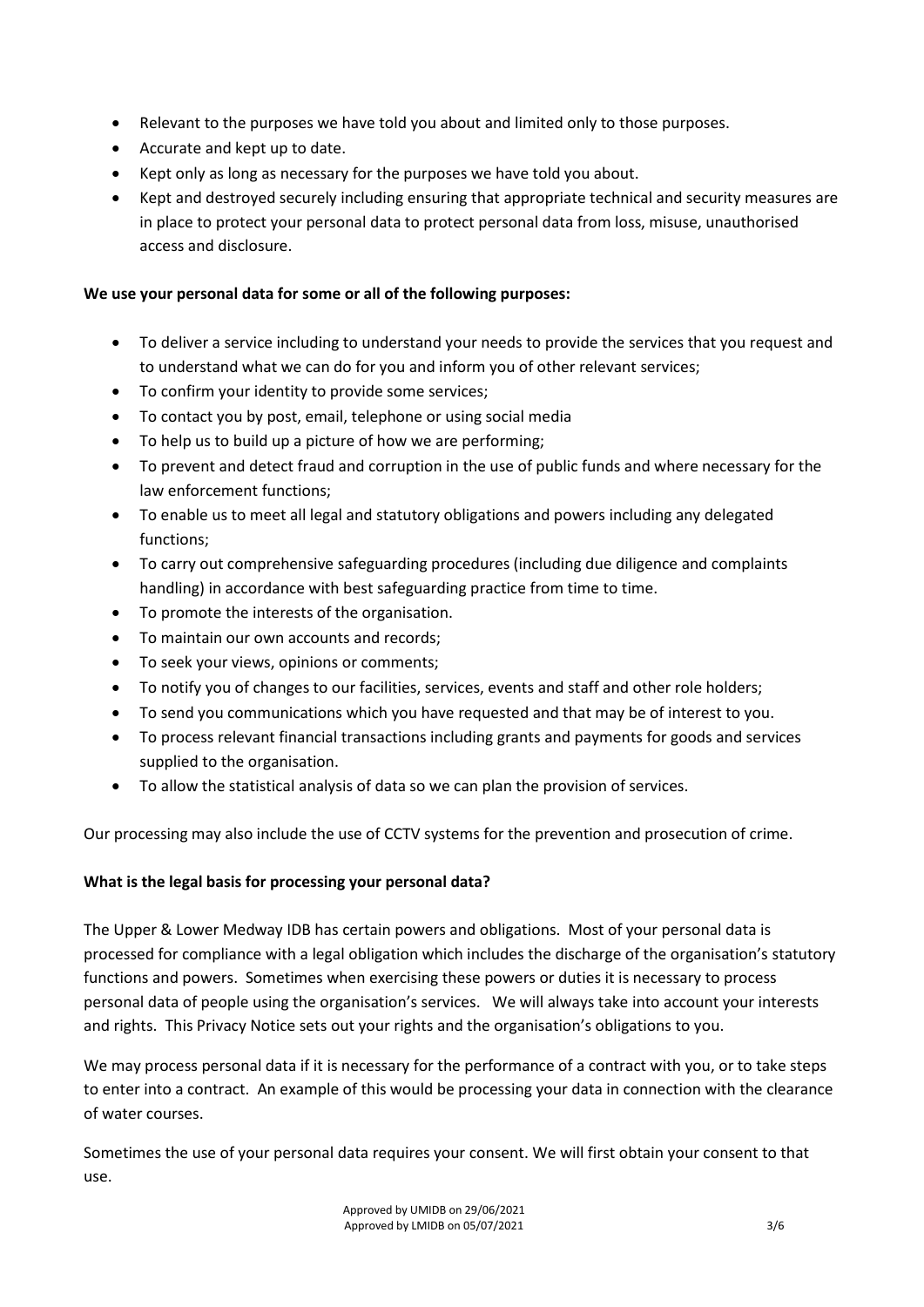#### **Sharing your personal data**

This section provides information about the third parties with whom the organisation may share your personal data. These third parties have an obligation to put in place appropriate security measures and will be responsible to you directly for the manner in which they process and protect your personal data. It is likely that we will need to share your data with some or all of the following (but only where necessary):

- The data controllers listed above under the heading "Other data controllers the organisation works with";
- Our agents, suppliers and contractors. For example, we may ask a commercial provider to remove / clear areas for us.

## **How long do we keep your personal data?**

We will keep some records permanently if we are legally required to do so. We may keep some other records for an extended period of time. For example, it is currently best practice to keep financial records for a minimum period of 7 years to support HMRC audits or provide tax information. We may have legal obligations to retain some data in connection with our statutory obligations as a public authority. The organisation is permitted to retain data in order to defend or pursue claims. In some cases the law imposes a time limit for such claims (for example 3 years for personal injury claims or 6 years for contract claims). We will retain some personal data for this purpose as long as we believe it is necessary to be able to defend or pursue a claim. In general, we will endeavour to keep data only for as long as we need it. This means that we will delete it when it is no longer needed.

#### **Your rights and your personal data**

You have the following rights with respect to your personal data:

When exercising any of the rights listed below, in order to process your request, we may need to verify your identity for your security. In such cases we will need you to respond with proof of your identity before you can exercise these rights.

#### **The right to access personal data we hold on you**

At any point you can contact us to request the personal data we hold on you as well as why we have that personal data, who has access to the personal data and where we obtained the personal data from. Once we have received your request, we will respond within one month.

There are no fees or charges for the first request but additional requests for the same personal data or requests which are manifestly unfounded or excessive may be subject to an administrative fee.

#### **The right to correct and update the personal data we hold on you**

If the data we hold on you is out of date, incomplete or incorrect, you can inform us and your data will be updated.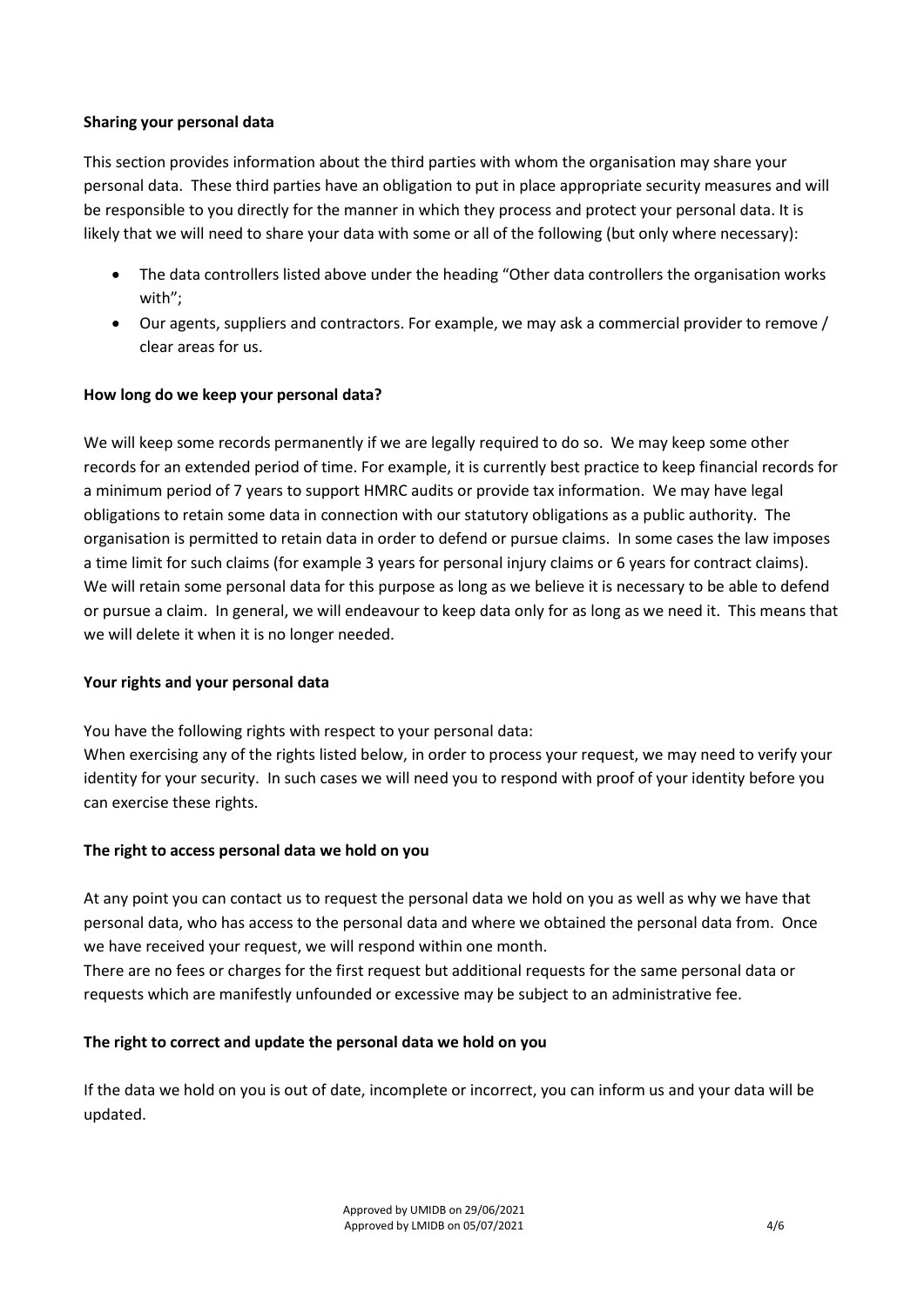#### **The right to have your personal data erased**

If you feel that we should no longer be using your personal data or that we are unlawfully using your personal data, you can request that we erase the personal data we hold.

When we receive your request, we will confirm whether the personal data has been deleted or the reason why it cannot be deleted (for example because we need it for to comply with a legal obligation).

### **The right to object to processing of your personal data or to restrict it to certain purposes only**

You have the right to request that we stop processing your personal data or ask us to restrict processing. Upon receiving the request, we will contact you and let you know if we are able to comply or if we have a legal obligation to continue to process your data.

#### **The right to data portability**

You have the right to request that we transfer some of your data to another controller. We will comply with your request, where it is feasible to do so, within one month of receiving your request.

## **The right to withdraw your consent to the processing at any time for any processing of data to which consent was obtained**

You can withdraw your consent easily by visiting our website or contacting us via email.

#### **The right to lodge a complaint with the Information Commissioner's Office.**

You can contact the Information Commissioners Office on 0303 123 1113 or via email https://ico.org.uk/global/contact-us/email/ or at the Information Commissioner's Office, Wycliffe House, Water Lane, Wilmslow, Cheshire SK9 5AF.

#### **Transfer of Data Abroad**

Any personal data transferred to countries or territories outside the European Economic Area ("EEA") will only be placed on systems complying with measures giving equivalent protection of personal rights either through international agreements or contracts approved by the European Union. [Our website is also accessible from overseas so on occasion some personal data (for example in a newsletter) may be accessed from overseas].

#### **Further processing**

If we wish to use your personal data for a new purpose, not covered by this Privacy Notice, then we will provide you with a new notice explaining this new use prior to commencing the processing and setting out the relevant purposes and processing conditions. Where and whenever necessary, we will seek your prior consent to the new processing.